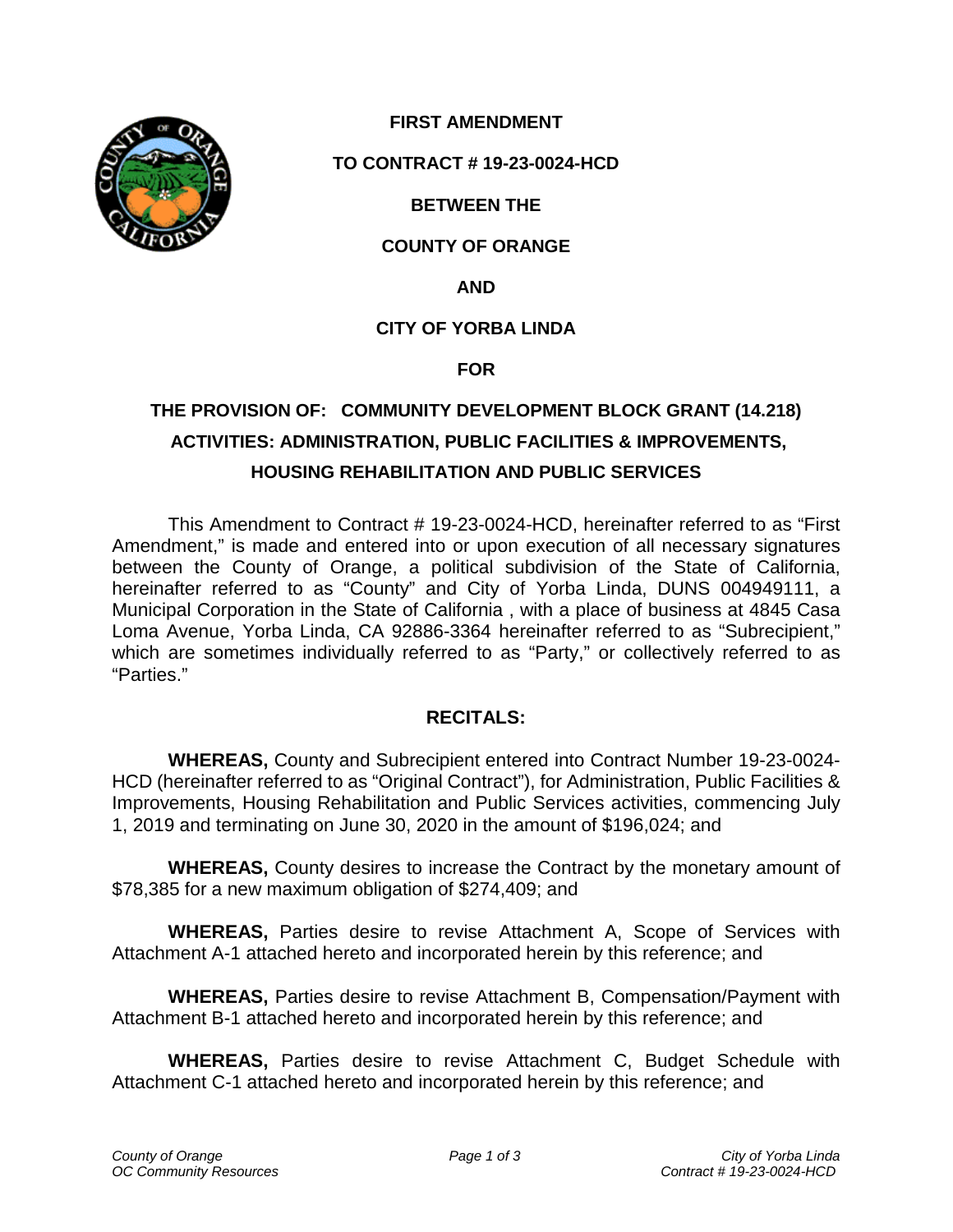**WHEREAS,** Parties desire to revise Attachment E, Project Schedule with Attachment E-1 attached hereto and incorporated herein by this reference;

**WHEREAS,** Parties desire to revise Exhibit 1, OC Community Resources Contract Reimbursement Policy with Exhibit 1-A attached hereto and incorporated herein by this reference;

**NOW, THEREFORE**, in consideration of the mutual obligations set forth herein, both Parties mutually agree to amend as follows:

- 1. Contract is amended to increase the monetary amount of \$78,385 for a new maximum obligation of \$274,409.
- 2. The attached Attachment A-1 replaces Attachment A.
- 3. The attached Attachment B-1 replaces Attachment B.
- 4. The attached Attachment C-1 replaces Attachment C.
- 5. The attached Attachment E-1 replaces Attachment E.
- 6. The attached Exhibit 1-A replaces Exhibit 1.

Except as otherwise expressly set forth herein, all terms and conditions contained in the Original Contract, including any amendments/modifications, are hereby incorporated herein by this reference as if fully set forth herein and shall remain in full force and effect.

# THE REMAINDER OF THE PAGE WAS INTENTIONALLY LEFT BLANK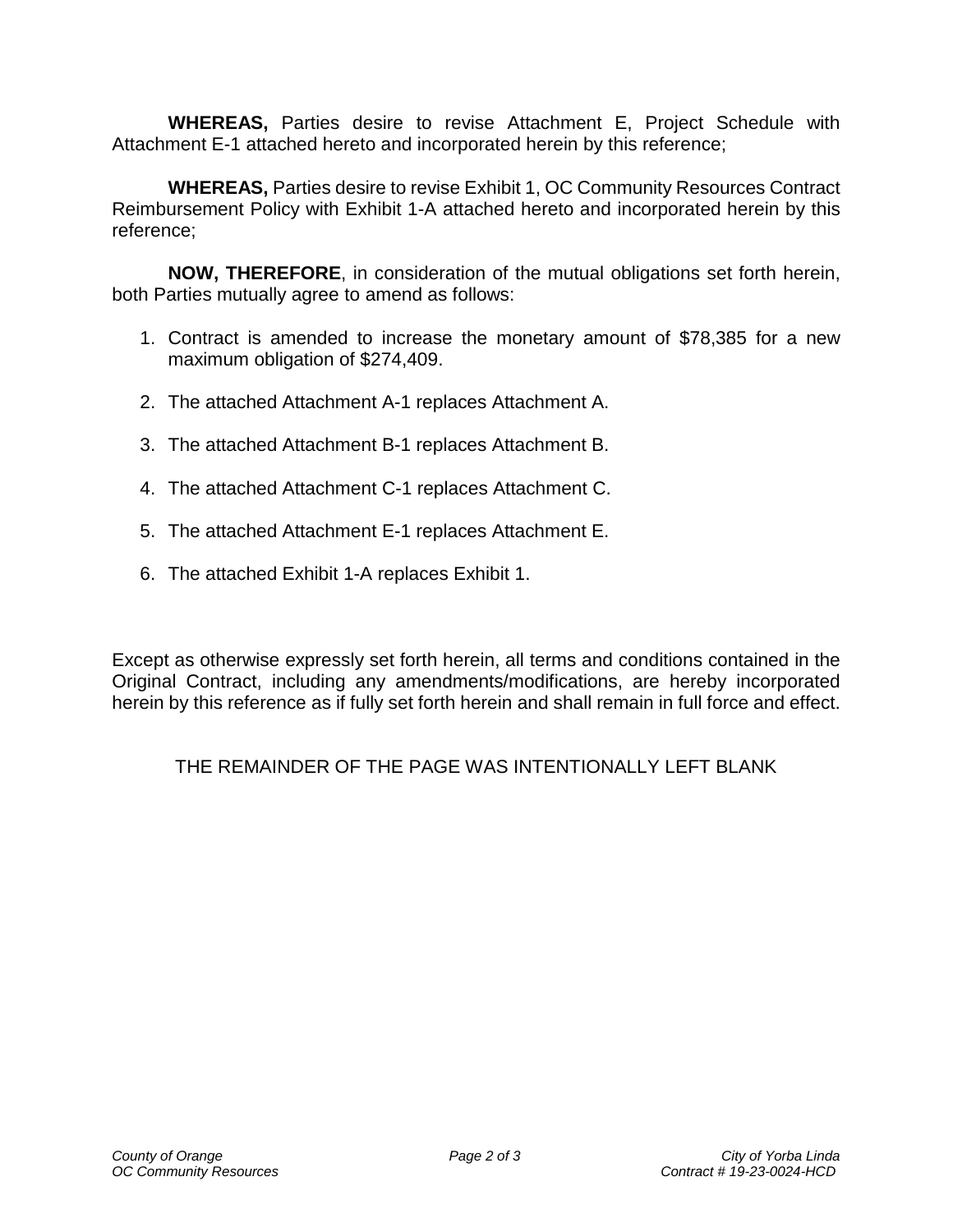**IN WITNESS WHEREOF**, the Parties hereto have executed this First Amendment on the dates with their respective signatures:

# **\* City of Yorba Linda**

| By:<br><u> 1990 - John Stone, amerikansk politiker (</u>                                                                       | By:<br><u> Alexandria de la contrada de la contrada de la contrada de la contrada de la contrada de la contrada de la c</u> |
|--------------------------------------------------------------------------------------------------------------------------------|-----------------------------------------------------------------------------------------------------------------------------|
| Name:<br><u> 1990 - Johann Barbara, martin a</u>                                                                               |                                                                                                                             |
| Title:<br><u> Liste de la construcción de la construcción de la construcción de la construcción de la construcción de la c</u> |                                                                                                                             |
| Dated:                                                                                                                         |                                                                                                                             |

\*For Contractors that are corporations, signature requirements are as follows: 1) One signature by the Chairman of the Board, the President or any Vice President; and 2) One signature by the Secretary, any Assistant Secretary, the Chief Financial Officer or an Assistant Treasurer.

For Contractors that are not corporations, the person who has authority to bind the contractor to a contract, must sign on one of the lines above.

#### **\*\*\*\*\*\*\*\*\*\*\*\*\*\*\*\*\*\*\*\*\*\*\*\*\*\*\*\*\*\*\*\*\*\*\*\*\*\*\*\*\*\*\*\*\*\*\*\*\*\*\*\*\*\*\*\*\*\*\*\*\*\*\*\*\*\*\*\*\*\*\*\*\*\*\*\*\*\*\*\*\*\*\*\*\*\*\*\*\*\*\*\*\*\*\*\*\*\*\*\*\*\*\***

## **COUNTY OF ORANGE**

A Political Subdivision of the State of California

By: Dated: Dated: Dated: Property of the United States of the United States of the United States of the United States of the United States of the United States of the United States of the United States of the United States

Dylan Wright, Director OC Community Resources

# **APPROVED AS TO FORM**

By: Dated: Dated: Dated: Dated: Dated: Dated: Dated: Dated: Dated: Dated: Dated: Dated: Dated: Dated: Dated: Dated: Dated: Dated: Dated: Dated: Dated: Dated: Dated: Dated: Dated: Dated: Dated: Dated: Dated: Dated: Dated: D

Deputy County Counsel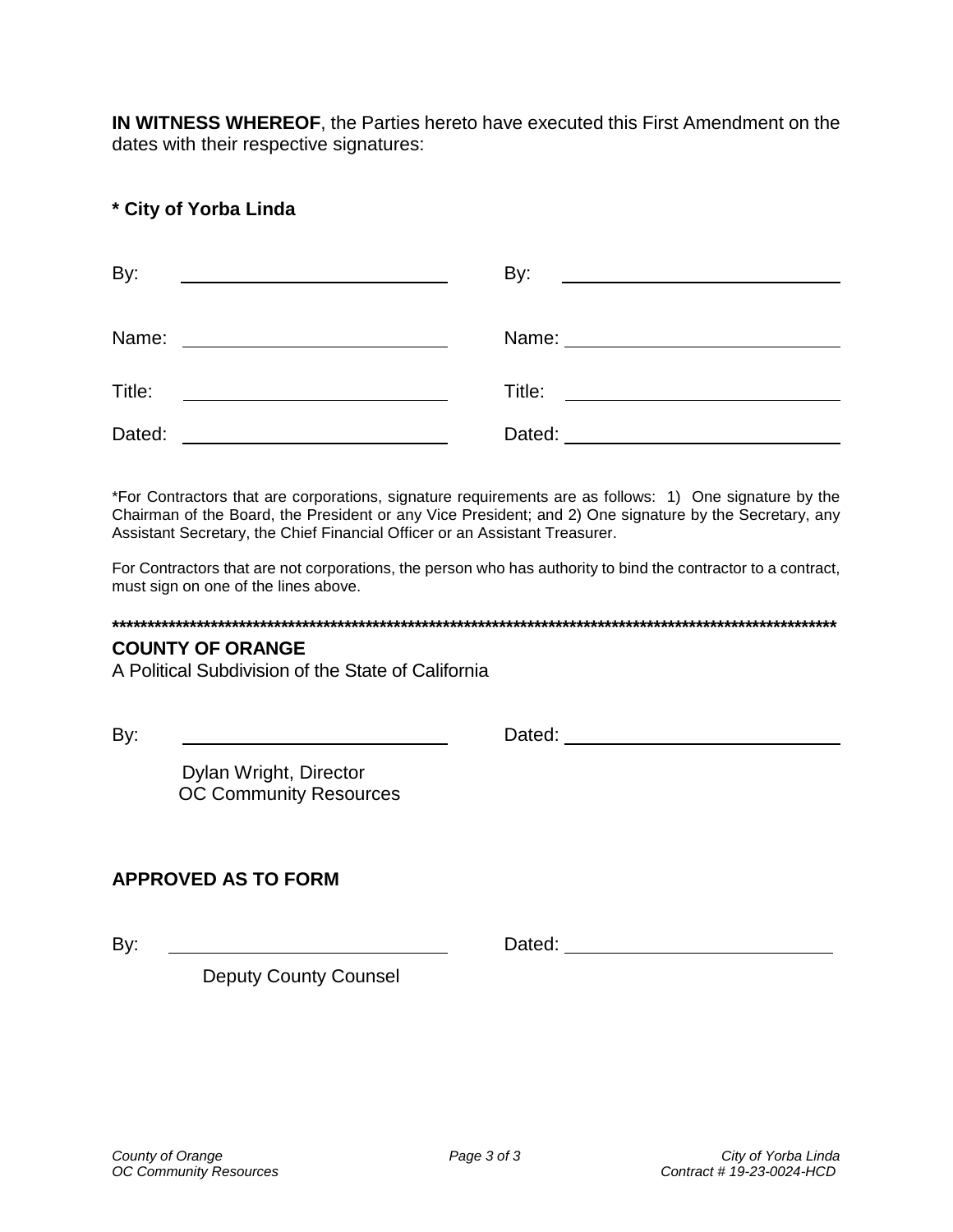

## SCOPE OF SERVICES METRO CITY – HCD

#### 1. **Administration**

A. HUD Matrix Code / Activity:

21A General Program Administration / Subrecipient shall provide services pursuant to requirements and definition as set forth in 24 CFR 570.206 (a)(1)

B. Project Title:

Administration of the FY2019-20 City of Yorba Linda CDBG Program.

C. Program Description:

The (METRO) Subrecipient will use CDBG funds provided under this Contract to administer the Subrecipient's CDBG projects using the funds for staff salaries and staff benefits.

D. Project Need:

The Subrecipient as a Metro city has three activities it will be administering under the First Amendment. The approved activities they have chosen to provide are: Americans with Disabilities Act (ADA) Public Improvements, Senior Nutrition Program and their Neighborhood Improvement Program.

- E. Low/Mod Neighborhood Preservation/Community Benefit: All Projects.
- F. Program Objectives and Outcomes Chart:

| Activity                      | <b>Outputs</b>              |
|-------------------------------|-----------------------------|
| 1. Administration             | 3 Projects                  |
| <b>Performance Objectives</b> | <b>Performance Outcomes</b> |
| .                             | .                           |

1. Administration of 3 Activities Complete 3 Activities

## 2. **Neighborhood Improvement Single Family Residential**

A. HUD Matrix Code / Activity: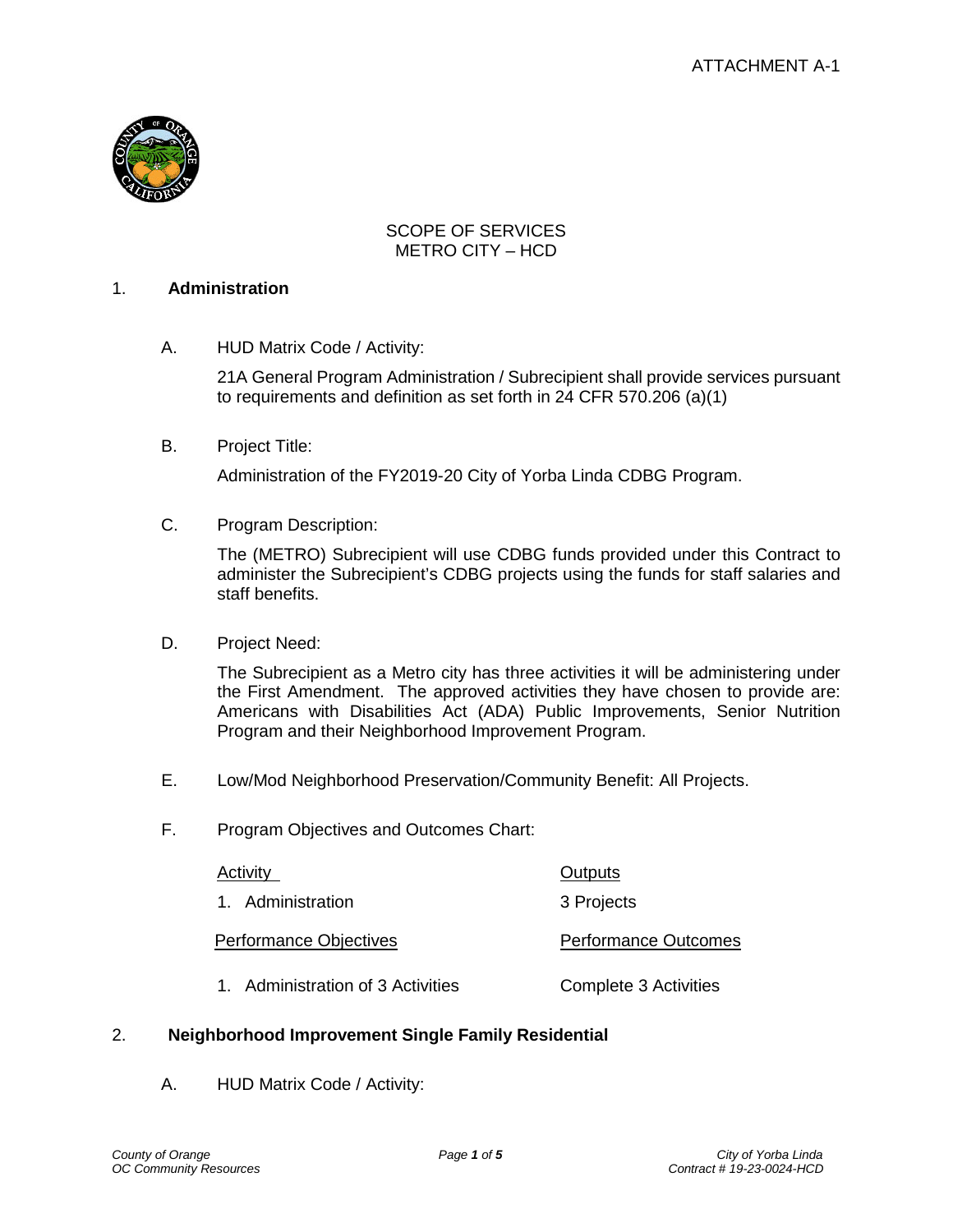14A Housing Rehabilitation / Subrecipient shall provide Housing Rehabilitation services pursuant to requirements and definition as set forth in 24 CFR 570.202 (3)

B. Project Title:

Neighborhood Improvements Single-Family Residential (SFR) Rehabilitation

C. Program Description:

The Neighborhood Improvement Program is designed for improvements, rehabilitation, construction, and correction of code violations and neighborhood clean-up projects throughout the city.

D. Project Need:

The program will assist a minimum of 10 low- and moderate-income qualified home owners with grants for interior and exterior improvement projects.

E. Program Objectives and Outcomes Chart:

Activity **Outputs** Rehabilitation of Owner Occupied Housing Rehab

Performance Objectives **Performance Outcomes** Decent Housing **Affordability** 

**Outcomes** 10 units

## 3. **American with Disabilities Act Public Improvements**

A. HUD Matrix Code / Activity

03 Public Facilities / Subrecipient shall provide the services identified herein pursuant to recommendations as set forth in section 24 CFR § 570.201 (c)

B. Project Title:

American with Disabilities Act (ADA) Improvements Public Facilities ADA Improvements – Ramp replacements associated with the Subrecipient's ADA Transition Plan.

C. Program Description:

The Subrecipient shall use CDBG funds for ADA Improvements to various curb ramps throughout the city. Subrecipient shall perform all work necessary to successfully complete curb ramp replacements and improvements to critical public intersections within the City of Yorba Linda in a manner consistent with the ADA's requirements.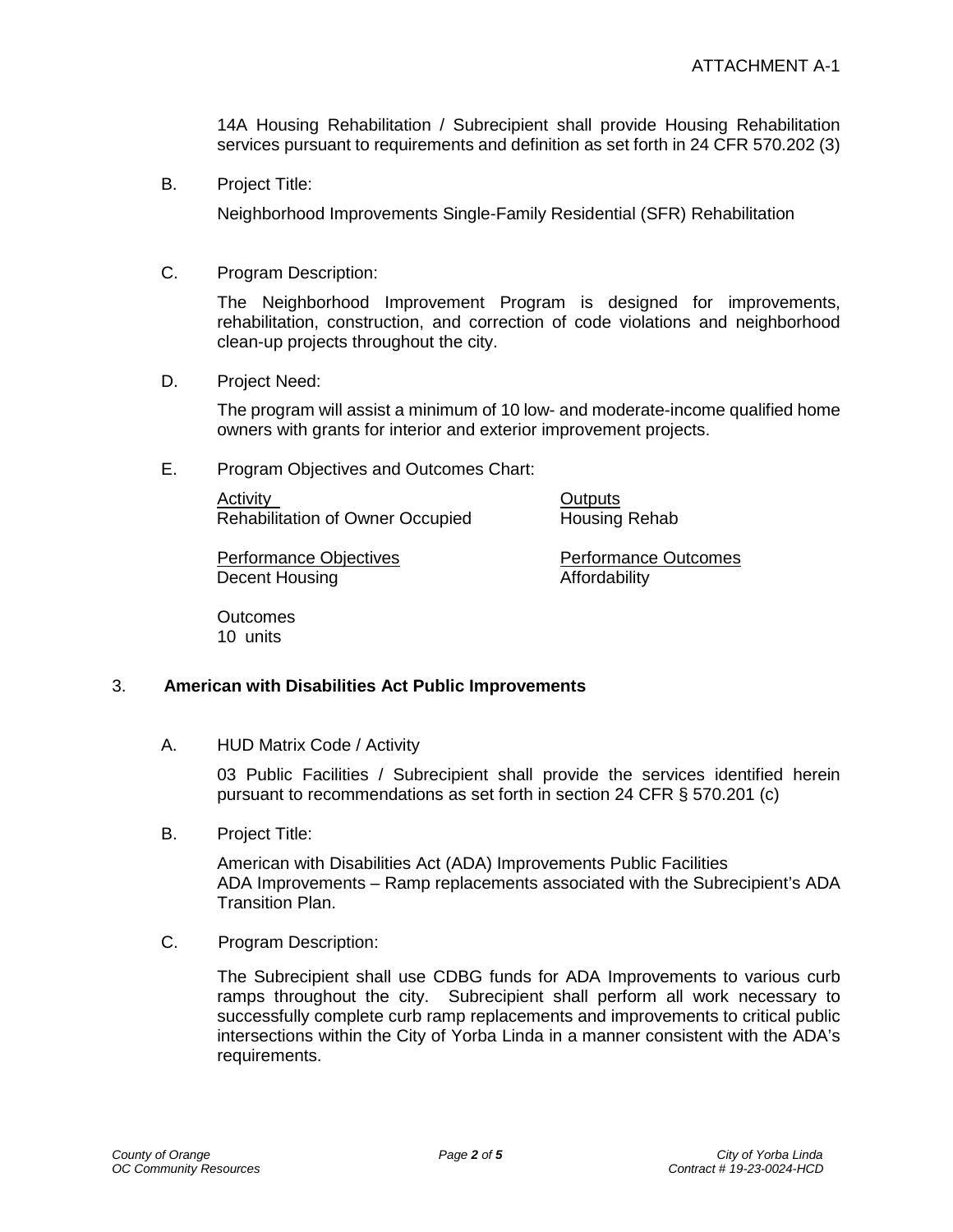D. Project Need:

Locations require ADA ramps for public accessibility

E. Low/Mod Neighborhood Preservation/Community Benefit.

Program Objectives and Outcomes Chart:

| Activity                             | Outputs                     |
|--------------------------------------|-----------------------------|
| Public Facilities - ADA Improvements | Availability/Accessibility  |
| Performance Objectives               | <b>Performance Outcomes</b> |
| <b>Suitable Living Environment</b>   | Availability/Accessibility  |
|                                      |                             |

CDBG National Objective: LMC 570.208 (a)(1)

**Outcomes** 

10,000 people

## 4. **Senior Nutrition Program - PS**

A. HUD Matrix Code / Activity

05a Public Service / Subrecipient shall provide services identified herein pursuant to requirements and definitions identified in 24 CFR § 570.201 (e)

B. Project Title:

Senior Nutrition Program

## C. Program Description:

The Subrecipient shall use CDBG funds to run the Senior Meals Program that provides the senior and disabled population in the community with nutritional meals and social interaction 5 days a week at the Yorba Linda Community Center (Community Center). The program provides a daily hot, nutritional meal to senior citizens in the community. The program contracts with Senior Services, a non-profit organization, to prepare and deliver hot meals to the Community Center and attendees are asked to donate what they can towards the meal on the days in which they attend. The program provides not only a nutritional meal, but also much needed social interaction with other seniors in the community.

D. Project Need:

Beneficiaries of this program receive hot, nutritional meals at the Community Center during the week. Participants are seniors that live alone and often do not prepare nutritional meals for themselves. This program addresses the need for seniors to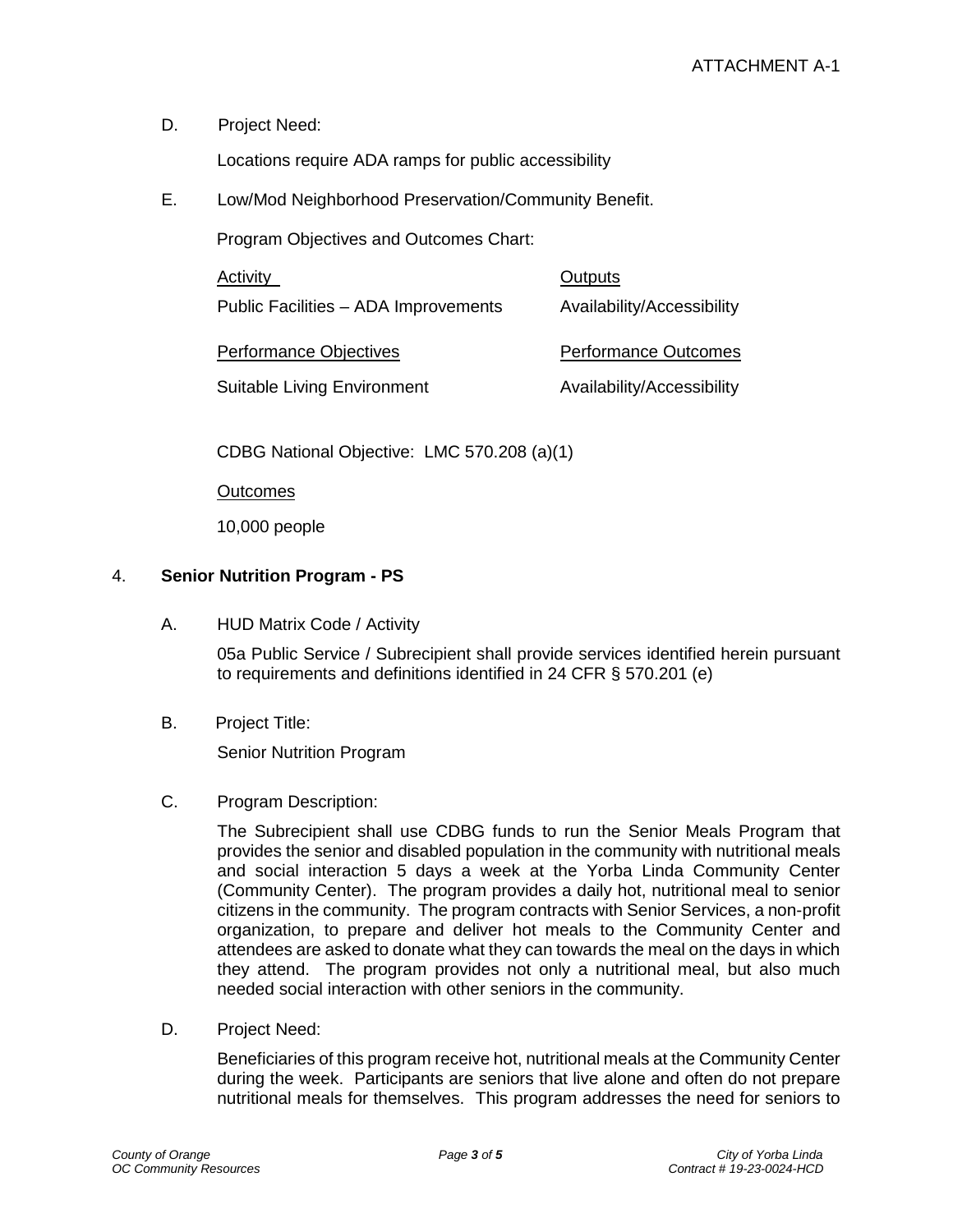come together for a nutritional meal and at the same time receive much needed social interaction.

E. Low/Mod Neighborhood Preservation/Community Benefit:

The project serves participants who will provide documentation of their family size, income and ethnicity in order to qualify for the program. The Subrecipient targets 100% allocation of funds under the program to serve low- and moderate-income households.

F. Program Objectives and Outcomes Chart:

Activity **Due Activity Outputs** 

Public Service – Limited Clientele Availability/Accessibility

Performance Objectives **Performance Outcomes** 

People **Availability/Accessibility** 

CDBG National Objective: LMC 570.208 (a)(2)

**Outcomes** 

300 People

## 5. **Federal Award Identification**

- A. **Subrecipient Name:** City of Yorba Linda
- B. **Subrecipient's Unique Identifier (DUNS):** 004949111
- C. **Federal Award Identification Number (FAIN):** B-19-UC-06-0504
- D. **Federal Award Date:** 8/22/19
- E. **Subaward Period of Performance:** 7/1/19 6/30/20
- F. **Total Amount of Federal Funds Obligated by the Action:** \$274,409

| <b>CFDA</b> | FAIN                     | <b>Award Date</b> | <b>Formula Funds</b>      | Amount    |
|-------------|--------------------------|-------------------|---------------------------|-----------|
|             | 14.218   B-19-UC-06-0504 | 8/22/19           | 274,409                   | \$274,409 |
|             |                          |                   |                           |           |
|             |                          |                   | <b>TOTAL:</b>   \$274,409 |           |

G. **Total Amount of Federal Funds Obligated to the Subrecipient:** \$274,409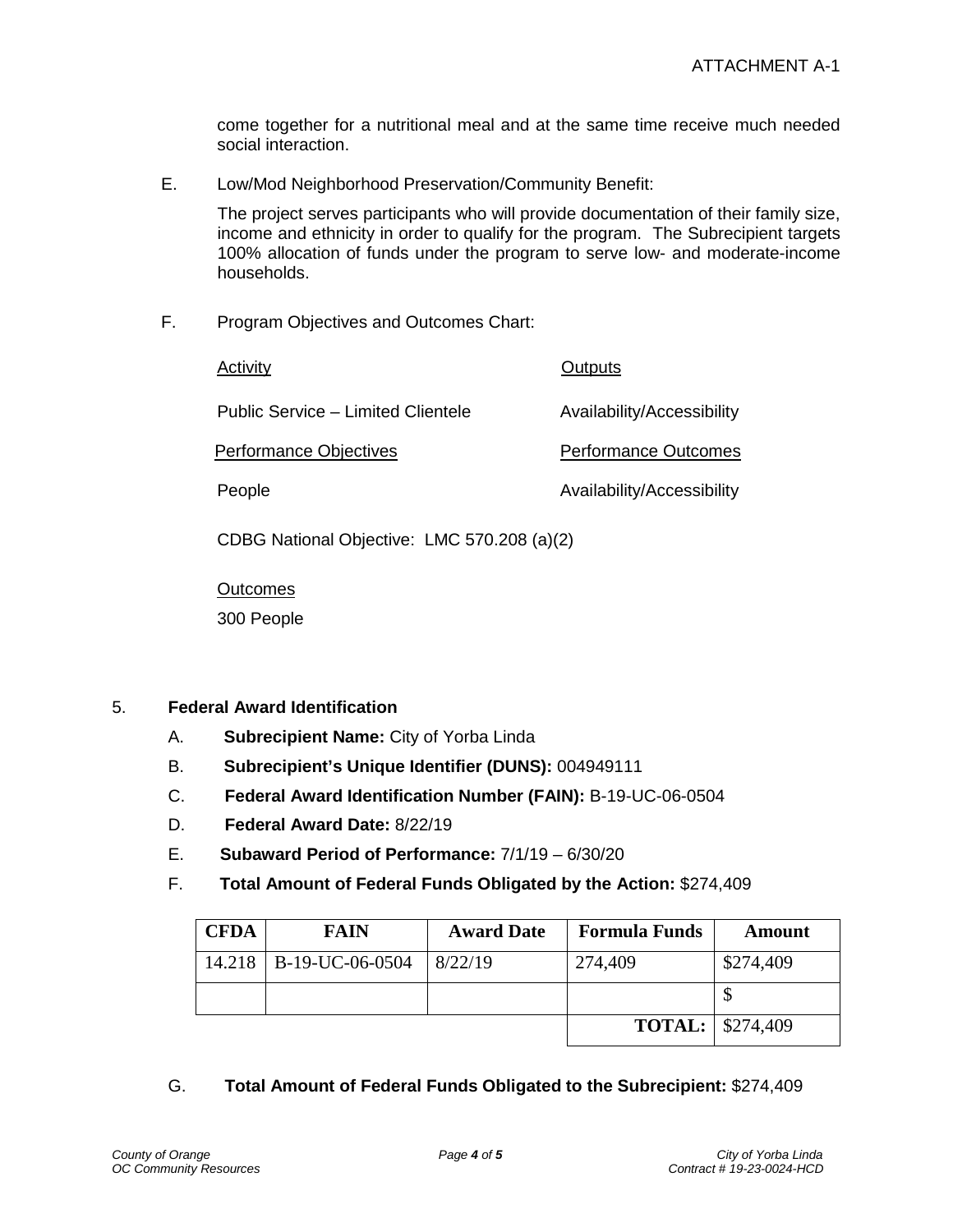- H. **Total Amount of the Federal Award Committed to the Subrecipient:**  \$274,409
- I. **Federal Award Project Description:**

Administration, Public Services, Housing Rehabilitation, and Public Facilities & Improvements Projects (City Projects) (see scope of work)

- J. **Federal Awarding Agency:** U.S. Department of Housing & Urban Development
- K. **Name of Pass Through Entity (PTE):** County of Orange
- L. **Contact Information for the Awarding Official:**  Julia Bidwell, Director, Housing & Community Development (714) 480-2991 [Julia.Bidwell@occr.ocgov.com](mailto:Julia.Bidwell@occr.ocgov.com)
- M. **CFDA Number and Name:**

14.218 – Community Development Block Grants/Entitlement Grants

- N. **Whether Award is R&D:** Not a R&D Award
- O. **Indirect Cost Rate for the Federal Award:** No Indirect Cost for this Contract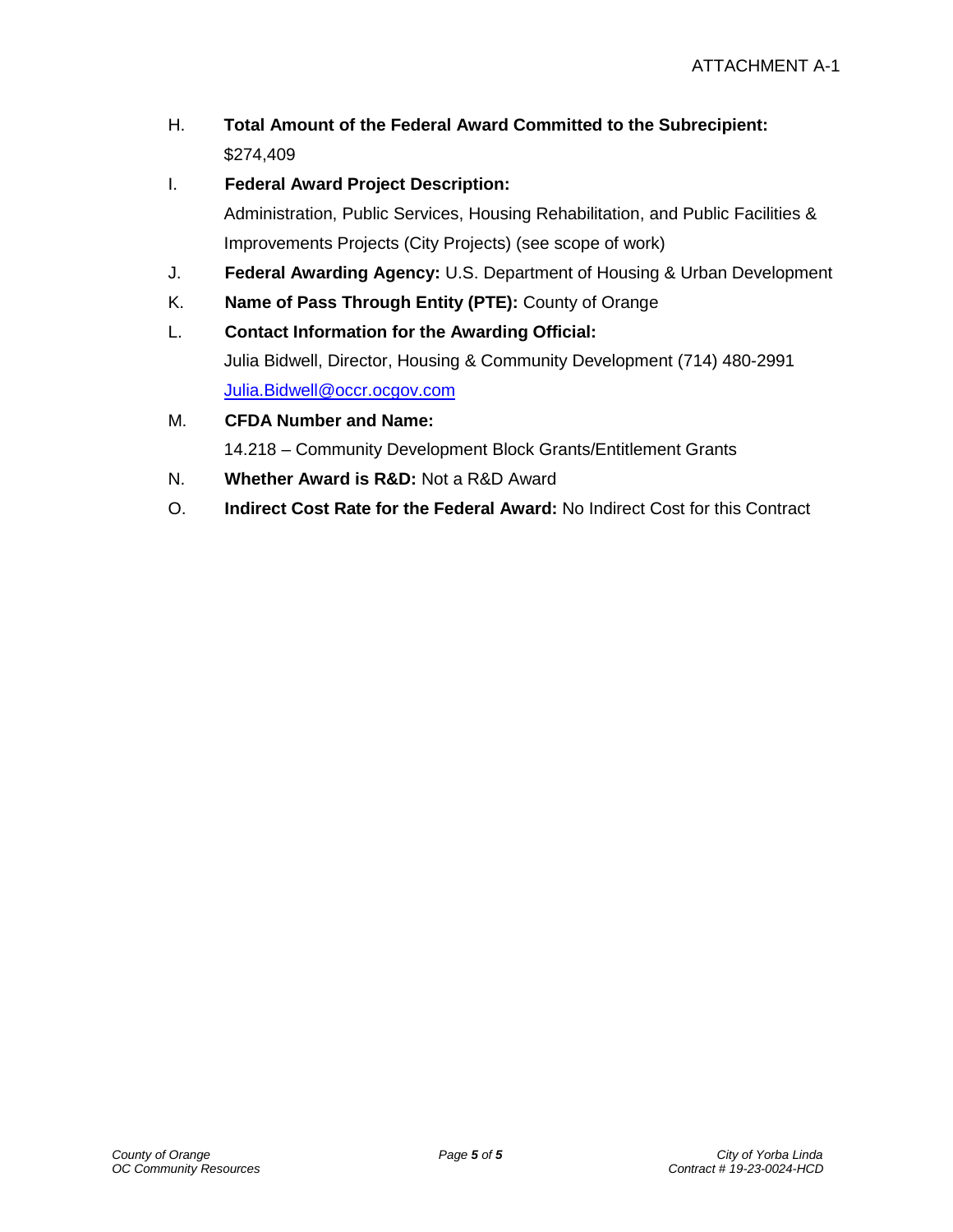

## PAYMENT/COMPENSATION METRO CITY - HCD

# 1. **COMPENSATION:**

This is a Contract between the County and the Subrecipient City of Yorba Linda: \$274,409.

- **\$ 36,401– SENIOR NUTRITION PROGRAM - PS**
- **\$ 92,233 - NEIGHBORHOOD IMPROVEMENT SFR - HR**
- **\$ 125,507 – ADA RAMPS PUBLIC FACILITES – PF&I**
- **\$ 20,268 – CITY OF YORBA LINDA ADMINISTRATION**

As set forth in Attachment A-1 Scope of Services attached hereto and incorporated herein by reference. The Subrecipient agrees to accept the specified compensation as set forth in this Contract as full remuneration for performing all services and furnishing all staffing and materials required, for any reasonably unforeseen difficulties which may arise or be encountered in the execution of the services until acceptance, for risks connected with the services, and for performance by the Subrecipient of all its duties and obligations hereunder. The County shall have no obligation to pay any sum in excess of the total Contract amount specified unless authorized by an amendment in accordance with paragraphs C and P of the County's General Terms and Conditions.

## 2. **FIRM DISCOUNT AND PRICING STRUCTURE:**

Subrecipient guarantees that prices quoted are equal to or less than prices quoted to any other local, State or Federal government entity for services of equal or lesser scope. Subrecipient agrees that no price increases shall be passed along to the County during the term of this Contract not otherwise specified and provided for within this Contract.

# 3. **PAYMENT TERMS:**

An invoice for activities/services shall be submitted to the address specified below upon the completion of the activities/services and approval of the County Project Manager. Subrecipient shall reference Contract number on invoice. Payment will be net 30 days after receipt of an invoice, contingent upon availability of funds, in a format acceptable to the County of Orange and verified and approved by OC Community Resources and subject to routine processing requirements of the County. The responsibility for providing an acceptable invoice rests with the Subrecipient.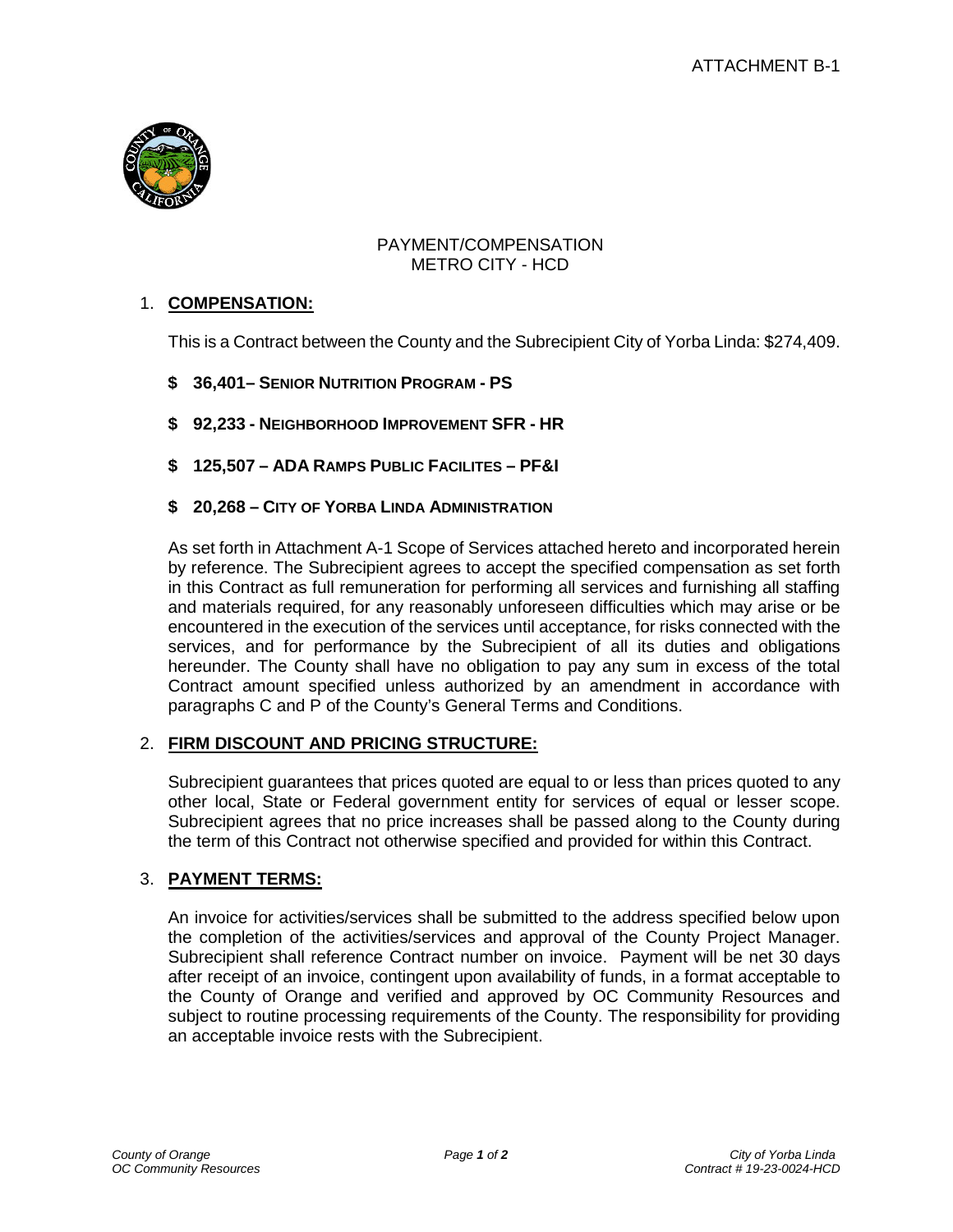Billing shall cover services not previously invoiced. The Subrecipient shall reimburse the County of Orange for any monies paid to the Subrecipient for services not provided or when services do not meet the Contract requirements.

Payments made by the County shall not preclude the right of the County from thereafter disputing any items or services involved or billed under this Contract and shall not be construed as acceptance of any part of the services.

Invoice(s) are to be sent to:

OC Community Resources Accounting 601 N Ross Street Santa Ana, CA 92701

## 4. **INVOICING INSTRUCTIONS:**

Further instructions regarding invoicing/reimbursement as set forth in Exhibit 1-A - OC Community Resources Contract Reimbursement Policy, are attached hereto and incorporated herein by reference.

The Subrecipient will provide an invoice on Subrecipient's letterhead for services rendered. Each invoice will have a number and will include the following information:

The Demand Letter/Invoice must include Delivery Order (DO) Number, Contract Number, Service date(s) – Month of Service along with other required documentation (See Exhibit  $1-A$ ).

## 5. **OC COMMUNITY RESOURCES CONTRACT REIMBURSEMENT POLICY:**

Further instructions regarding invoicing/reimbursements as set forth in Exhibit 1-A – OC Community Resources Contract Reimbursement Policy, are attached hereto and incorporated herein by reference.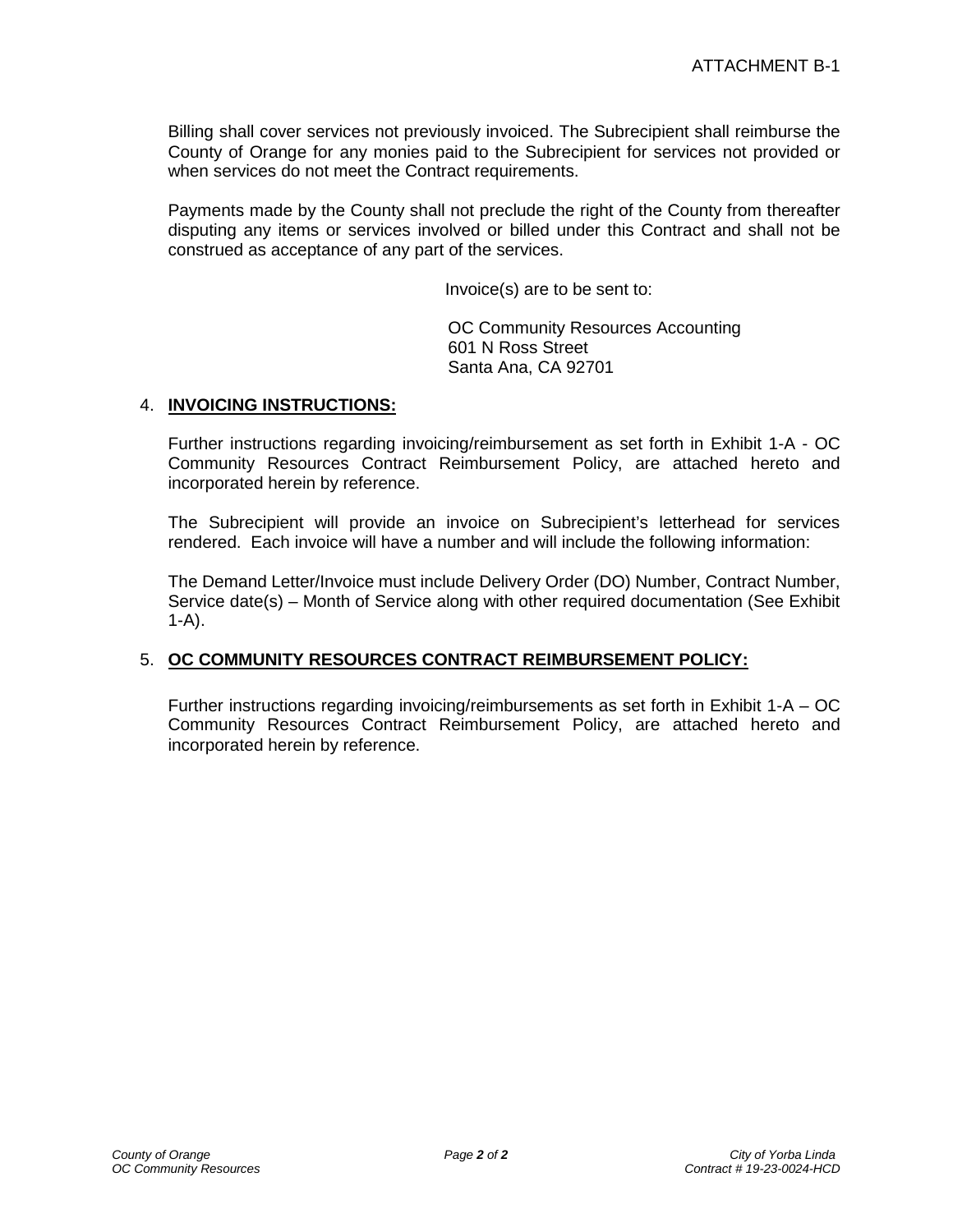

# BUDGET SCHEDULE METRO CITY – HCD

# **Subrecipient – City of Yorba Linda \$274,409**

1. Administration and Program Budget Schedule – Three Projects - FY 2019-20

| <b>Project Cost Budget Chart</b><br>City of Yorba Linda - Administration                                       |          |     |          |  |  |
|----------------------------------------------------------------------------------------------------------------|----------|-----|----------|--|--|
| <b>Urban County</b><br>Leveraged<br><b>Funds</b><br><b>Resources</b><br><b>Project Costs/Activity</b><br>Total |          |     |          |  |  |
| Design/Project Development                                                                                     | N/A      | N/A | N/A      |  |  |
| Construction                                                                                                   | N/A      | N/A | N/A      |  |  |
| Administration                                                                                                 | \$20,268 | \$  | \$20,268 |  |  |
|                                                                                                                |          |     |          |  |  |
| <b>Total Project Cost</b>                                                                                      | \$20,268 | \$  |          |  |  |

A. Detailed Project Cost Budget Description

The Funds will be used to help cover salaries and benefits of staff to administer the 3 activities the Subrecipient has chosen \$24,268 less \$4,000 cost for AI and Consolidated Plan to County.

2. Neighborhood Improvement Single Family Residential – Housing Rehabilitation – FY 2019-20

| <b>Project Cost Budget Chart</b><br>City of Yorba Linda - Neighborhood Improvement SFR Project - HR            |          |     |          |  |
|----------------------------------------------------------------------------------------------------------------|----------|-----|----------|--|
| <b>Urban County</b><br>Leveraged<br><b>Resources</b><br><b>Funds</b><br><b>Project Costs/Activity</b><br>Total |          |     |          |  |
| Design/Project Development                                                                                     | N/A      | N/A | N/A      |  |
| Acquisition<br>N/A<br>N/A<br>N/A                                                                               |          |     |          |  |
| Construction                                                                                                   | N/A      | N/A | N/A      |  |
| Administration                                                                                                 | \$0      | \$0 | \$0      |  |
| Rehabilitation                                                                                                 | \$92,233 | \$0 | \$92,233 |  |
| <b>Total Project Cost</b>                                                                                      | \$92,233 | \$0 | \$92,233 |  |

A. Detailed Project Cost Budget Description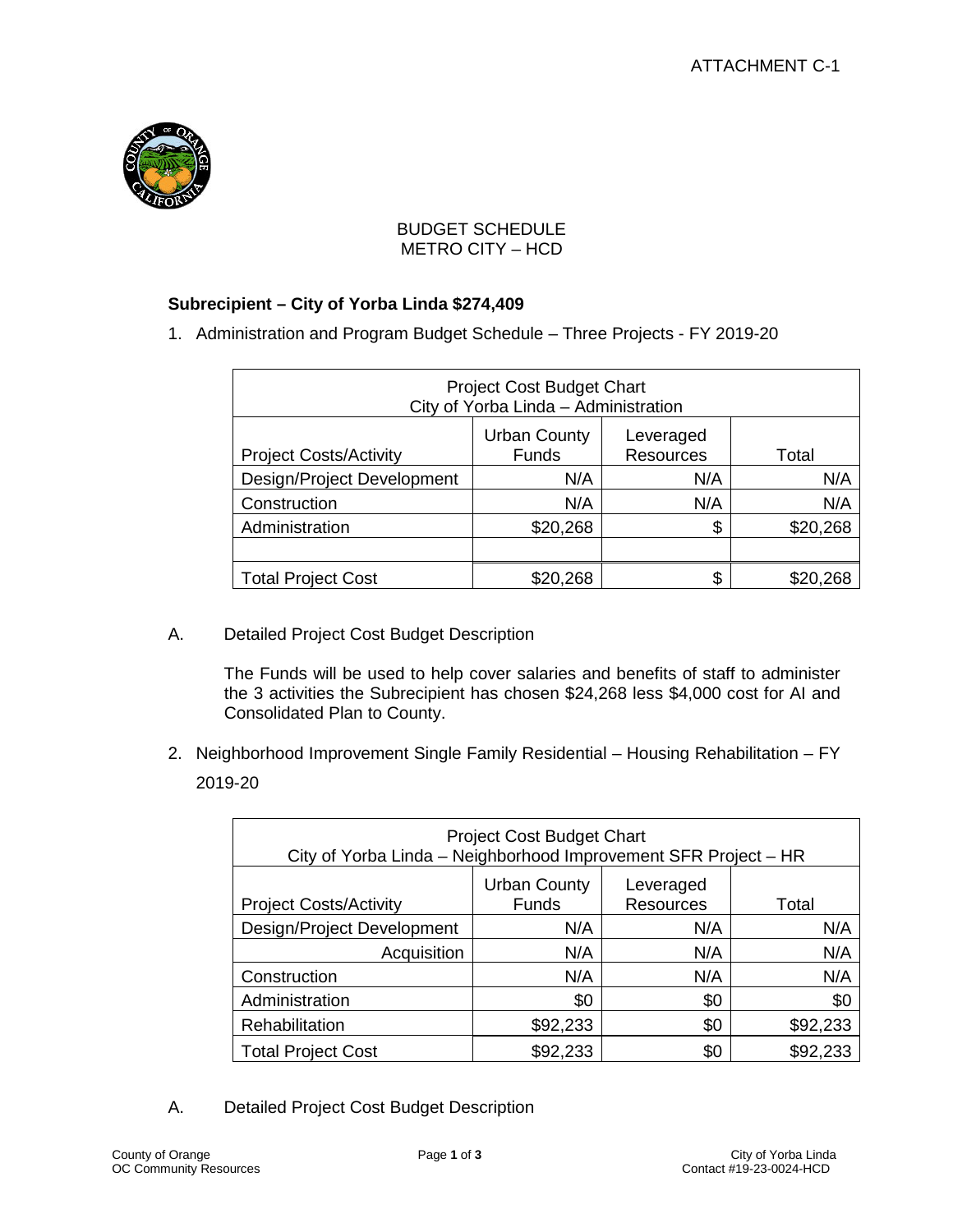Rehabilitation: Construction costs for completing the Housing Rehabilitation Grant Program work at each income/program eligible property which includes interior and exterior improvements. FY 2019-20 funding amount is \$92,233.

3. American with Disabilities Act (ADA) Public Improvements – Ramps - PF&I – FY 2019-

| ۰. |         |
|----|---------|
|    |         |
|    | I       |
|    |         |
|    | ×<br>۰. |

| <b>Project Cost Budget Chart</b><br>City of Yorba Linda - ADA Public Facilities Improvements PF&I              |           |     |           |  |
|----------------------------------------------------------------------------------------------------------------|-----------|-----|-----------|--|
| <b>Urban County</b><br>Leveraged<br><b>Funds</b><br><b>Resources</b><br><b>Project Costs/Activity</b><br>Total |           |     |           |  |
| Design/Project Development                                                                                     | N/A       | N/A | N/A       |  |
| N/A<br>Acquisition<br>N/A                                                                                      |           |     | N/A       |  |
| Construction                                                                                                   | \$125,507 | \$  | \$125,507 |  |
| Administration                                                                                                 | N/A       | N/A | N/A       |  |
|                                                                                                                |           |     |           |  |
| <b>Total Project Cost</b>                                                                                      | \$125,507 | S.  | \$125,507 |  |

# A. Detailed Project Cost Budget Description

The Subrecipient will use CDBG funds to perform all work necessary to complete all required for ADA Improvements for approximately 35 curb ramps at critical public intersections in the City, which are in need of retrofit in order to become ADA compliant.

4. Senior Nutrition Program -PS – FY 2019-20

| <b>Project Cost Budget Chart</b><br>City of Yorba Linda - Senior Nutrition Program                             |          |     |          |  |
|----------------------------------------------------------------------------------------------------------------|----------|-----|----------|--|
| <b>Urban County</b><br>Leveraged<br><b>Funds</b><br><b>Resources</b><br><b>Project Costs/Activity</b><br>Total |          |     |          |  |
| Design/Project Development                                                                                     | N/A      | N/A | N/A      |  |
| Acquisition                                                                                                    | N/A      | N/A | N/A      |  |
| Construction                                                                                                   | N/A      | N/A | N/A      |  |
| Administration                                                                                                 | \$36,401 | N/A | \$36,401 |  |
|                                                                                                                |          |     |          |  |
| <b>Total Project Cost</b>                                                                                      | \$36,401 | \$  | \$36,401 |  |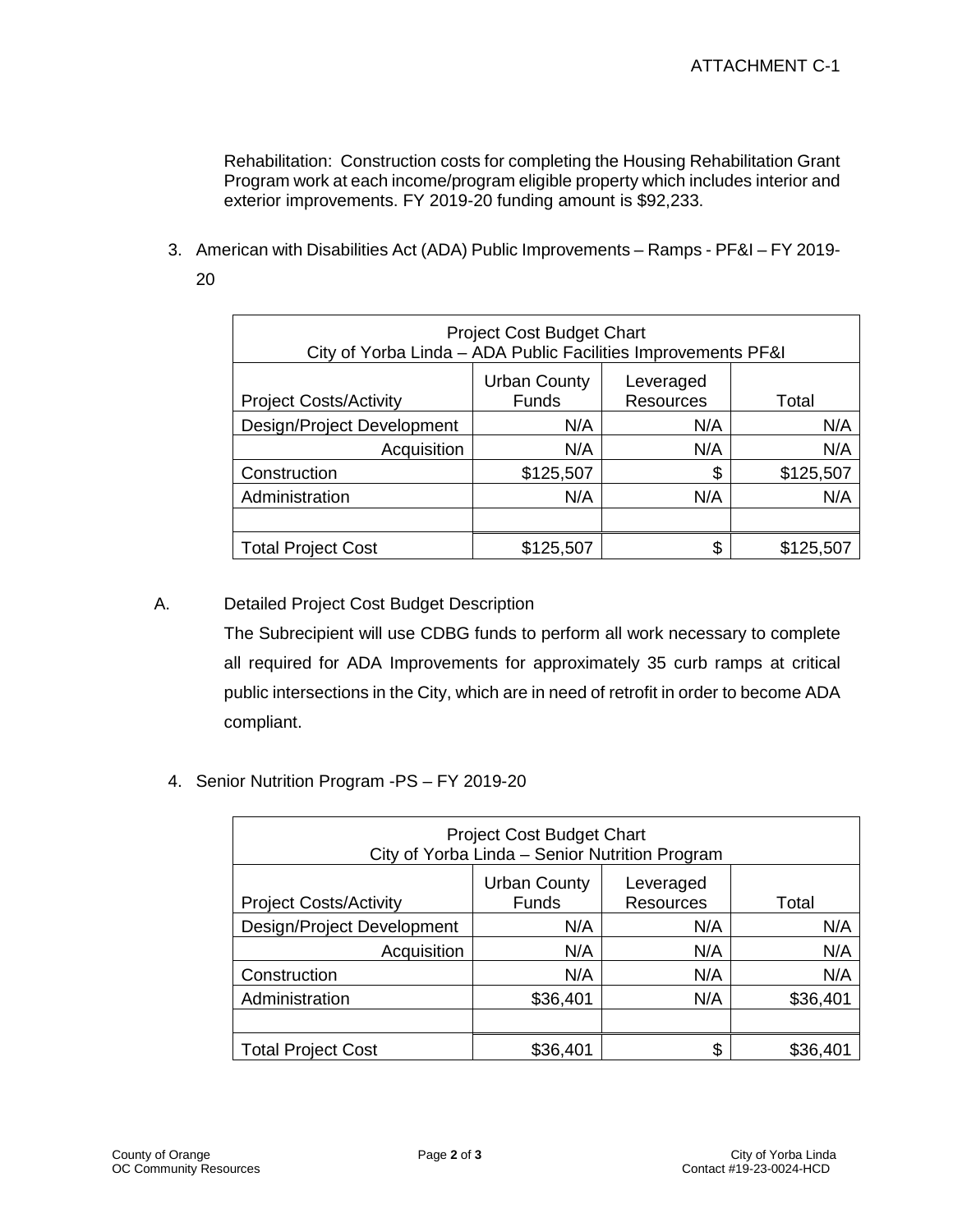A. Detailed Project Cost Budget Description

The funds will be used to cover staffing costs associated with the program. Staff members are responsible for set-up, clean-up, checking in attendees, scheduling guest speakers and/or arranging activities.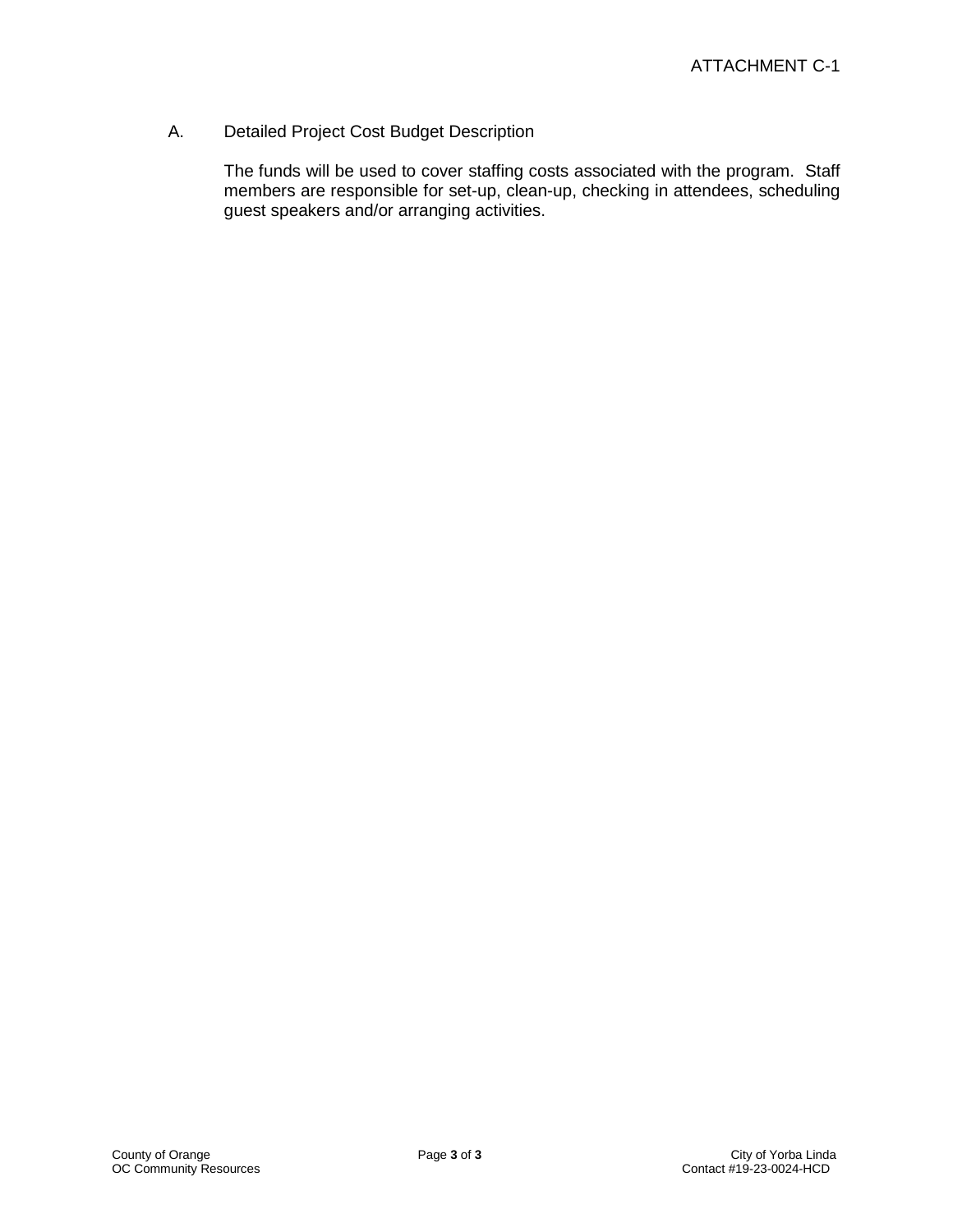

#### PERFORMANCE STANDARDS METRO CITY - HCD

# July 1, 2019 – Contract Start Date

## 1. Tools to Measure Project's Effect - Administration

| <b>Milestone Date</b> | <b>Minimum Required</b><br><b>Expenditure/ Accomplishment</b><br><b>Threshold</b> | <b>Activity Results Achieved</b> |
|-----------------------|-----------------------------------------------------------------------------------|----------------------------------|
| February 15th         | 50% of Contracted Amount<br>Expended                                              | \$10,134                         |
| March 15th            | 70% of Contracted Amount<br>Expended                                              | \$14,187                         |
| April 15th            | 80% of Contracted Amount<br>Expended                                              | \$16,214                         |

2. Tools to Measure Project's Effect – ADA Public Improvements – Ramps PF&I

| <b>Milestone Date</b> | <b>Minimum Required</b><br><b>Expenditure/ Accomplishment</b><br><b>Threshold</b> | <b>Activity Results Achieved</b> |
|-----------------------|-----------------------------------------------------------------------------------|----------------------------------|
| February 15th         | 50% of Contracted Amount<br>Expended                                              | \$62,753                         |
|                       | 50% of Proposed<br><b>Accomplishments Achieved</b>                                |                                  |
| March 15th            | 70% of Contracted Amount<br>Expended                                              | \$87,854                         |
|                       | 70% of Proposed<br><b>Accomplishments Achieved</b>                                |                                  |
|                       | 80% of Contracted Amount<br>Expended                                              | \$100,405                        |
| April 15th            | 80% of Proposed<br><b>Accomplishments Achieved</b>                                |                                  |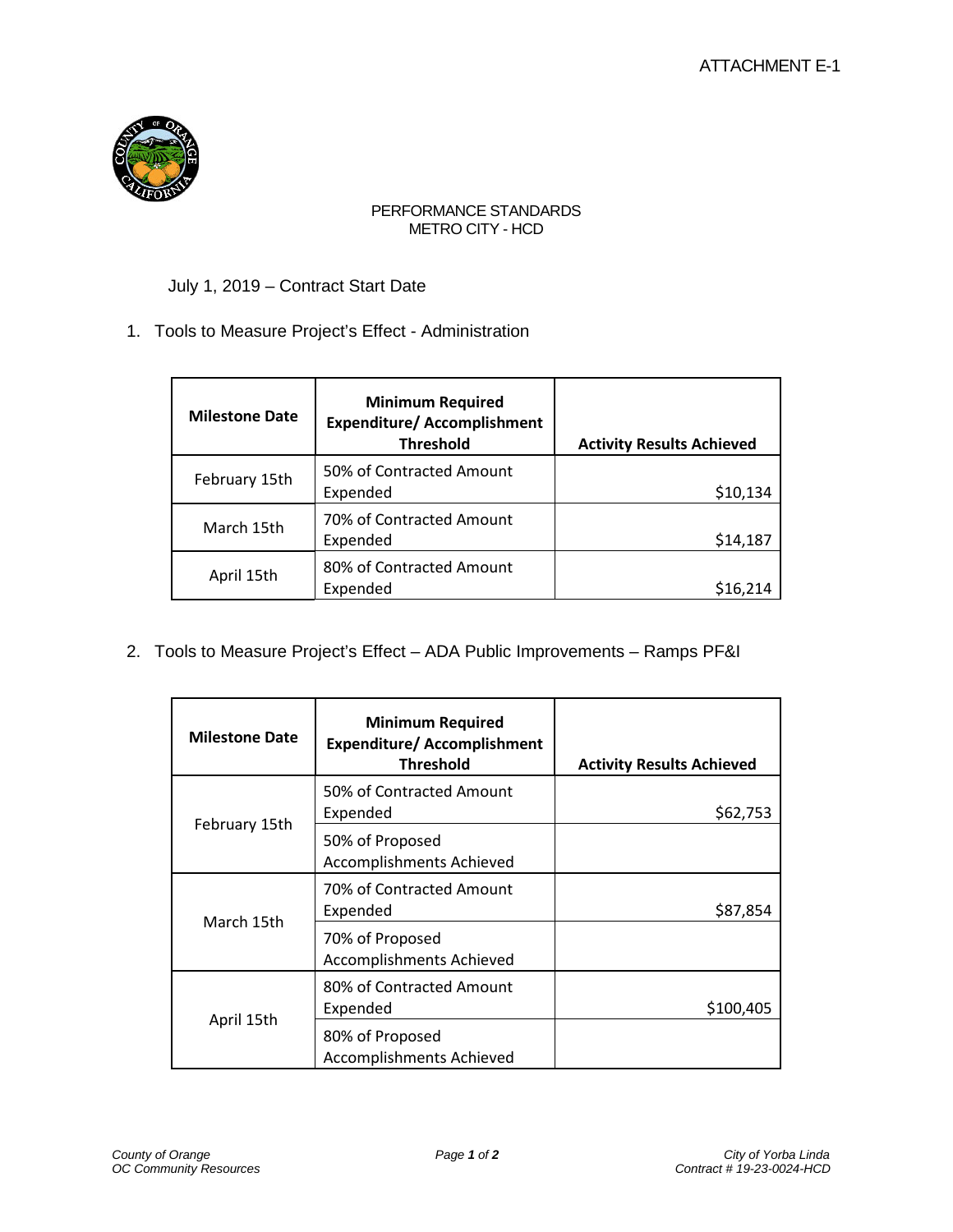| <b>Milestone Date</b> | <b>Minimum Required</b><br><b>Expenditure/ Accomplishment</b><br><b>Threshold</b> | <b>Activity Results Achieved</b> |
|-----------------------|-----------------------------------------------------------------------------------|----------------------------------|
| February 15th         | 50% of Contracted Amount<br>Expended                                              | \$46,116                         |
|                       | 50% of Proposed<br>Accomplishments Achieved                                       | 5 Housing Units                  |
| March 15th            | 70% of Contracted Amount<br>Expended                                              | \$64,563                         |
|                       | 70% of Proposed<br><b>Accomplishments Achieved</b>                                | 7 Housing Units                  |
|                       | 80% of Contracted Amount<br>Expended                                              | \$73,786                         |
| April 15th            | 80% of Proposed<br>Accomplishments Achieved                                       | 8 Housing Units                  |

3. Tools to Measure Project's Effect – Neighborhood Improvement Project - SFR

4. Tools to Measure Project's Effect – Senior Nutrition Program

| <b>Milestone Date</b> | <b>Minimum Required</b><br><b>Expenditure/Accomplishment</b><br><b>Threshold</b> | <b>Activity Results Achieved</b> |
|-----------------------|----------------------------------------------------------------------------------|----------------------------------|
| February 15th         | 50% of Contracted Amount<br>Expended                                             | \$18,200                         |
|                       | 50% of Proposed<br><b>Accomplishments Achieved</b>                               | 150 people                       |
| March 15th            | 70% of Contracted Amount<br>Expended                                             | \$25,480                         |
|                       | 70% of Proposed<br>Accomplishments Achieved                                      | 210 People                       |
| April 15th            | 80% of Contracted Amount<br>Expended                                             | \$29,120                         |
|                       | 80% of Proposed<br><b>Accomplishments Achieved</b>                               | 240 People                       |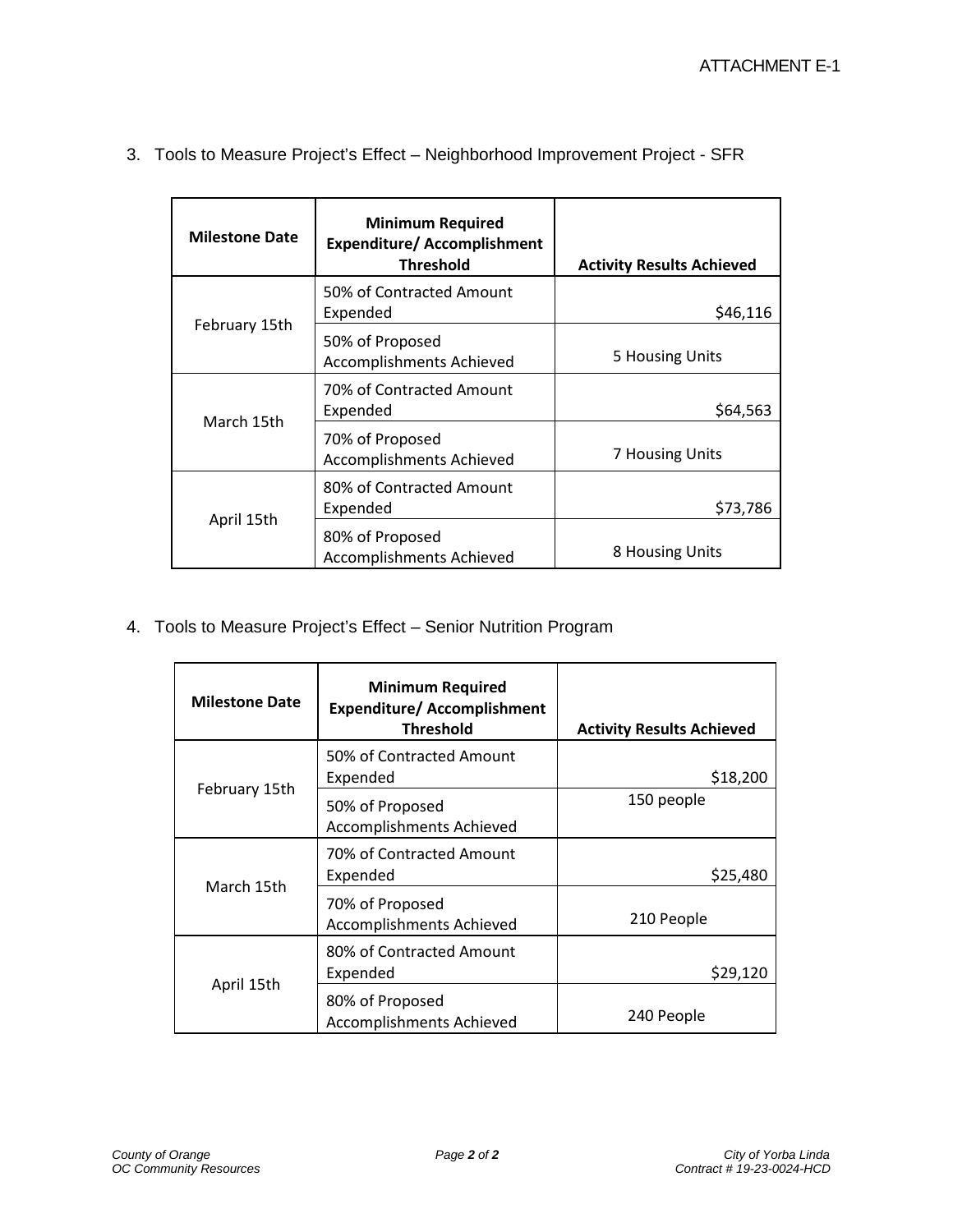

## **Subject: OC Community Resources Contract Reimbursement Policy**

Effective: July 1, 2010 Revised: August 16, 2019

## **PURPOSE:**

This policy contains updated fiscal documentation requirements for contract reimbursement for OC Community Services and OC Housing and Homeless Services. The procedures provide instructions for submitting reimbursement demand letter or invoice.

## **REFERENCES:**

Executed County Board of Supervisors approved contract Budget included in contract or presented as an attachment 48 CFR Part 31 Contract Cost Principles and Procedures 24 CFR Parts 85, 570.502, 570.201**,** 576.21, 576.51 and 576.61: For Housing & Community Development and Homeless Services Contracts only. Uniform Administrative Requirements, Cost Principles, and Audit Requirements for Federal Awards (Uniform Guidance)

#### **BACKGROUND:**

The executed Board of Supervisors approved contract is the authorization for all aspects of payment, including the maximum amount to be paid, the payee, and the scope of services and work. Payments are made in strict accordance with the contract terms. Allowable costs are identified in referenced Uniform Guidance and Code of Federal Regulations (CFR).

## **ATTACHMENTS:**

Reimbursement Policy Status Form (RPS-1)

## **POLICY:**

Contractor is responsible for the submission of accurate claims. This reimbursement policy is intended to ensure that the Contractor is reimbursed based on the code or codes that correctly describe the services provided. This information is intended to serve only as a general reference resource regarding OC Community Services and OC Housing and Homeless Services reimbursement policy for the services described and is not intended to address every aspect of a reimbursement situation. Accordingly, OC Community Services and OC Housing and Homeless Services may use reasonable discretion in interpreting and applying this policy to services provided in a particular case. Other factors affecting reimbursement may supplement, modify or, in some cases, supersede this policy. These factors may include, but are not limited to: legislative mandates and County directives. OC Community Services and OC Housing and Homeless Services may modify this reimbursement policy at any time by publishing a new version of the policy. However, the information presented in this policy is accurate and current as of the date of publication.

Cost incurred by Contractor must be substantiated and incurred during the contract period. Total of all reimbursements cannot exceed the amount of the contract**.** Cost must be allowable under applicable Code of Federal Regulations (CFR) or Uniform Guidance**.** All supporting documentation for reimbursement must be submitted with demand letter or invoice. If contract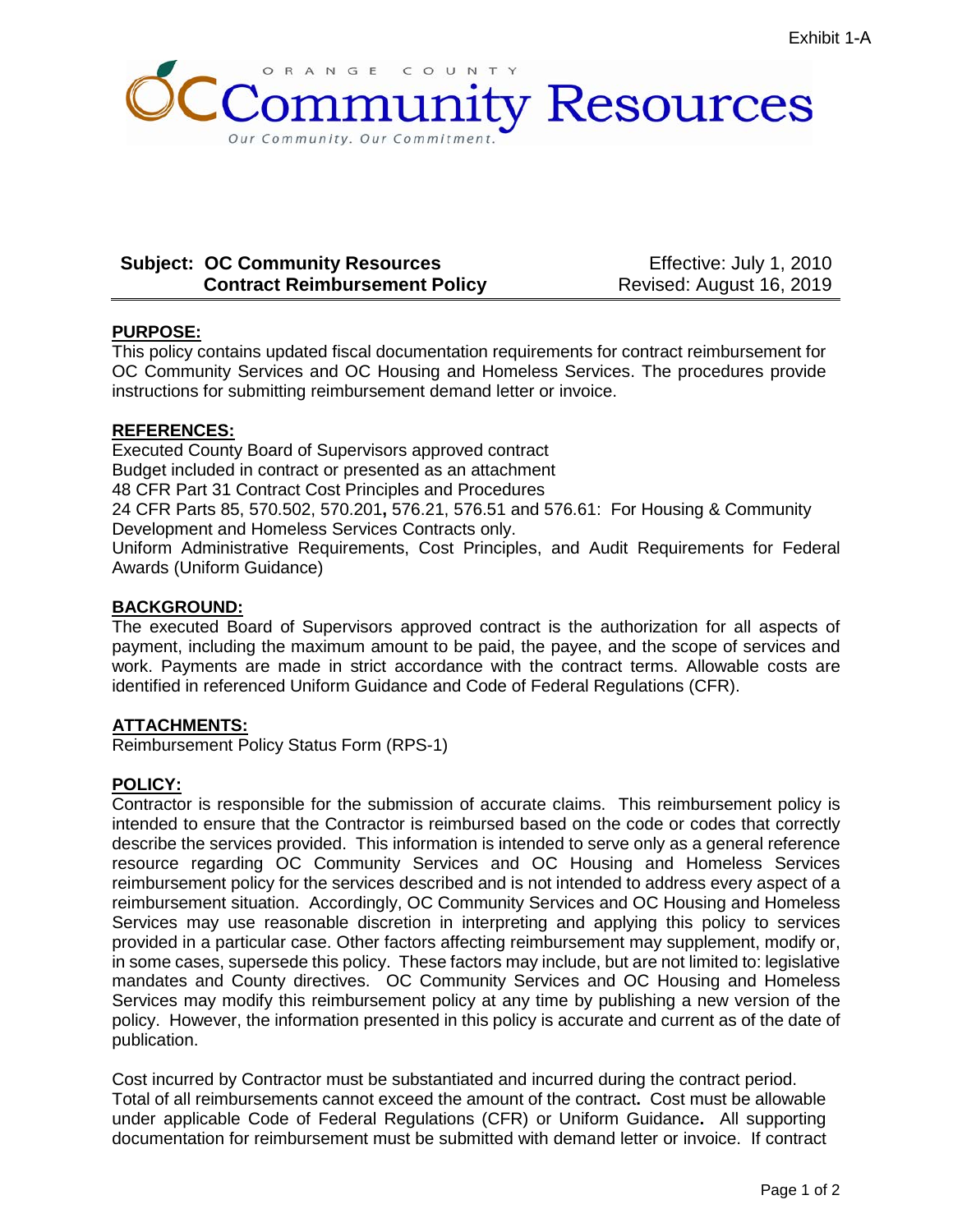requires matching contribution, documentation substantiating contribution match must be submitted with demand letter or invoice.

At any time, based on County's business needs and/or Contractor's performance, the County may designate Contractor to submit abbreviated or comprehensive documentation, as identified in the respective sections. Upon designation, Contractor will be notified, in writing via Reimbursement Policy Status Form, of which requirements are in full force. When Contractor is required to submit comprehensive documentation, in addition to the items identified in the Abbreviated Documentation Requirements Section, Contractor must also provide the documentation identified in the Comprehensive Documentation Requirements Section.

#### **PROCEDURES:**

#### **Abbreviated Documentation Requirements**

Compile and submit:

- 1. Supporting documentation includes, but is not limited to:
	- a. General ledger/expense transaction report
	- b. Payroll register or labor distribution report
	- c. Payroll allocation plan
	- d. Personnel Documentation
	- e. Benefit plan and calculation of benefit
	- f. Employer-employee contract for non-customary benefits (if applicable)
	- g. Pre-approval documentation for equipment purchases equal to or greater than \$5,000
- 2. The following is required with the first month's invoice only:
	- a. Cost allocation plan for rent, utilities, etc.
	- b. Indirect rate approved by cognizant agency (if applicable)
- 3. Summary of leveraged resources (if applicable)
- 4. Demand letters must contain the following certification (if required by Contract): *"By signing this report, I certify to the best of my knowledge and belief that the report is true, complete, and accurate, and the expenditures, disbursements and cash receipts are for the purposes and objectives set forth in the terms and conditions of the Federal award. I am aware that any false, fictitious, or fraudulent information, or the omission of any material fact, may subject me to criminal, civil or administrative penalties for fraud, false statements, false claims or otherwise. (U.S. Code Title 18, Section 1001 and Title 31 Sections 3729-3730 and 3801-3812)"*
- 5. Grantee Performance Report (if required by Contract)
- 6. Supporting documentation shall be on single-sided sheets
- 7. Please redact employees' Social Security Number from payroll reports
- 8. Demand letter or invoice, along with supporting documentation shall be submitted to:

OC Community Resources Accounting 601 N. Ross St, 6<sup>th</sup> Floor Santa Ana, CA 92701

#### **Comprehensive Documentation Requirements**

In addition to abbreviated documentation, compile and submit:

- 9. Purchase orders, invoices, and receipts
- 10. Cashed checks
- 11. Check register
- 12. Consultant/sub-contractor invoices (with description of services)
- 13. Travel expense documentation: mileage reimbursement, hotel bill, meal reimbursement

#### **ACTION:**

#### **Distribute this policy to all appropriate staff**

**INQUIRIES: Inquiries may be directed to OCCR Accounts Payable at: OCCRAccountsPayable@occr.ocgov.com**